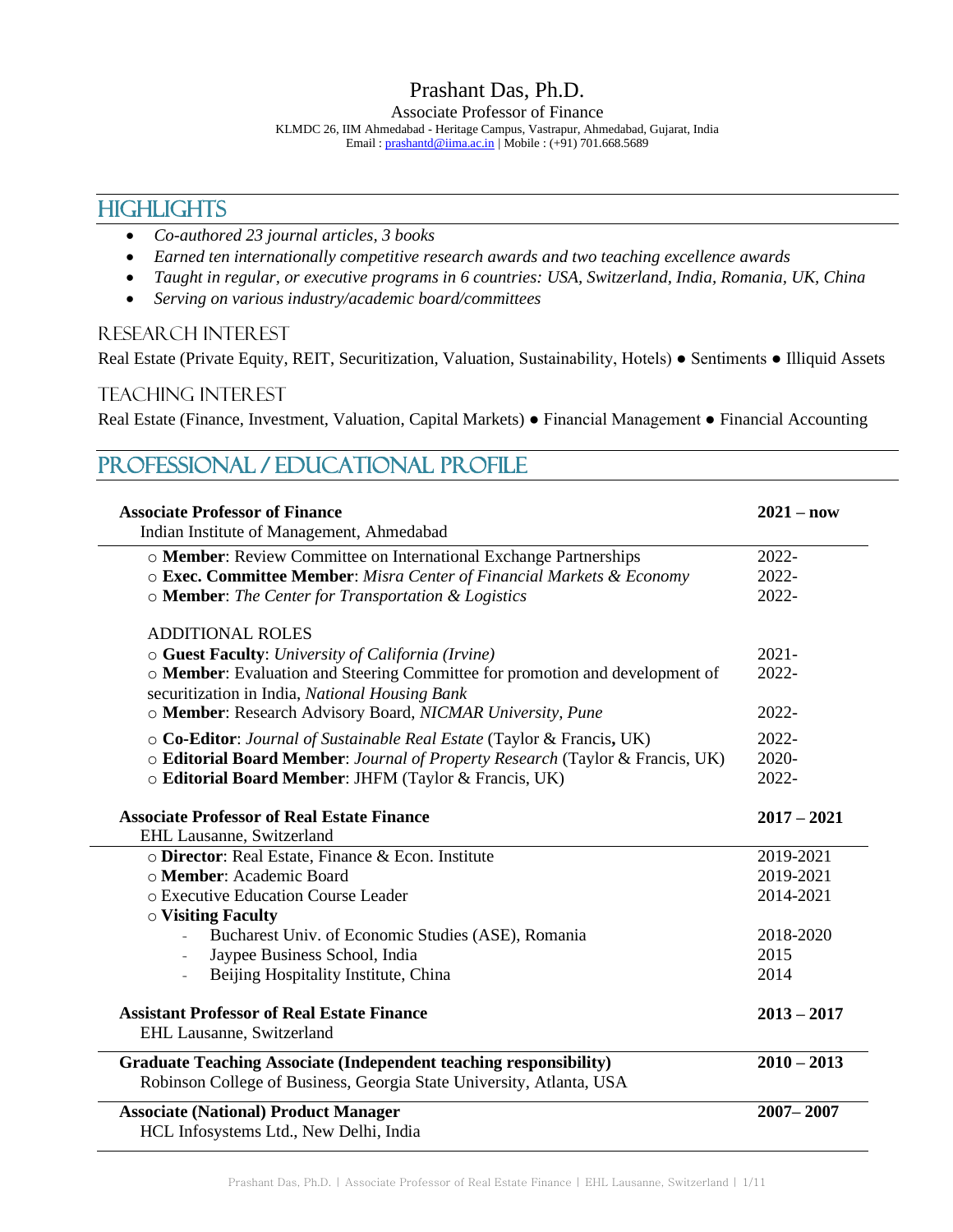| <b>Assistant Systems Engineer</b><br>Tata Consultancy Services Ltd., Mumbai, India         | $2005 - 2007$ |
|--------------------------------------------------------------------------------------------|---------------|
| EDUCATION                                                                                  |               |
| Doctor of Philosophy in Business / Real Estate<br>Georgia State University, Atlanta, USA   | 2013          |
| <b>Master of Science in Land Development</b><br>Texas A&M University, College Station, USA | 2008          |
| <b>Bachelor of Architecture</b><br>Indian Institute of Technology (IIT), Roorkee, India    | 2005          |

# RESEARCH OUTPUT

### Publication in Peer-Reviewed Journals

- 1. Das, P., Füss, R.; Hanle, B. & Russ, I. (2020). 'The Cross-Over Effect of Irrational Investor Sentiments in Commercial and Residential Real Estate Markets.' **Journal of Banking and Finance,** [SSCI] *Vol 114*
- 2. Gupta, A. & Das, P. (2021). Asymmetric Political Attention across Foreign and Domestic Private Equity Real Estate Investors' with A. Gupta. **Journal of Property Research.** *Forthcoming*
- 3. Das, P. & Freybote, J. (2020). 'Investor Sentiment and Prepayment Hazard: The Case of Multifamily MBS Loans' **Journal of Real Estate Research,** [SSCI] *Forthcoming \*Won the Best Paper (Journal) Award, American Real Estate Society (2022) \*Won Practitioner Research (Conference) Award, American Real Estate Society (2019) \*Won the Best Paper (Conference) Award, American Real Estate Society (2017)*
- 4. Poretti, C. & Das, P. (2020). 'What Explains Differing Holding Periods Across Hotel Investments? A Hazard Rate Framework'. **International Journal of Hospitality Management**, [SSCI] *Vol 89*
- 5. Blengini, I. & Das, P. (2020). 'Why A New Name? The Role of Asset Characteristics and Broad Market Trends in Predicting Brand Affiliation Change in Hotels.' **Cornell Hospitality Quarterly,** [SSCI]. *Forthcoming*
- 6. Das, P., Coulson, E. & Ziobrowski, A., (2019) 'Caste, Faith and Gender: Determinants of Homeownership in India'. **Journal of Real Estate Finance & Economics**, [SSCI] 59 (1) pp 27-55.
- 7. Das, P.; Smith, P. & Gallimore, P. (2018). 'Pricing Extreme Attributes in Commercial Real Estate: The Case of Hotel Transactions**'**. **Journal of Real Estate Finance & Economics**, 57 (2), pp 264-296 [SSCI] *\*Earlier version won the Nambiar Developers Best Paper Award in Real Estate at the Asian Real Estate Society Conference (2016), Bangalore*
- 8. Das, P., Ziobrowski, A., & Coulson, E. (2015). Online information search, market fundamentals and apartment real estate. **Journal of Real Estate Finance and Economics**, 51(4), pp 480-502. [SSCI] *\*Earlier version won the Best Paper (Conference) Award, American Real Estate Society*
- 9. Das, P. (2015). Revisiting the Hotel Capitalization Rate, **International Journal of Hospitality Management**, 46 (2015) 151–160. [SSCI]
- 10. Das, P., Freybote, J., & Marcato, G. (2015). An investigation into sentiment-induced institutional trading behavior and asset pricing in the REIT market. **Journal of Real Estate Finance and Economics**, 51(2) pp 160-189. [SSCI]
- 11. Sah, V., Zhou, X., & Das, P. (2015). Does index addition add any new information? Evidence from REIT dividend forecasts. **Journal of Property Research**, 32(1), 33-49.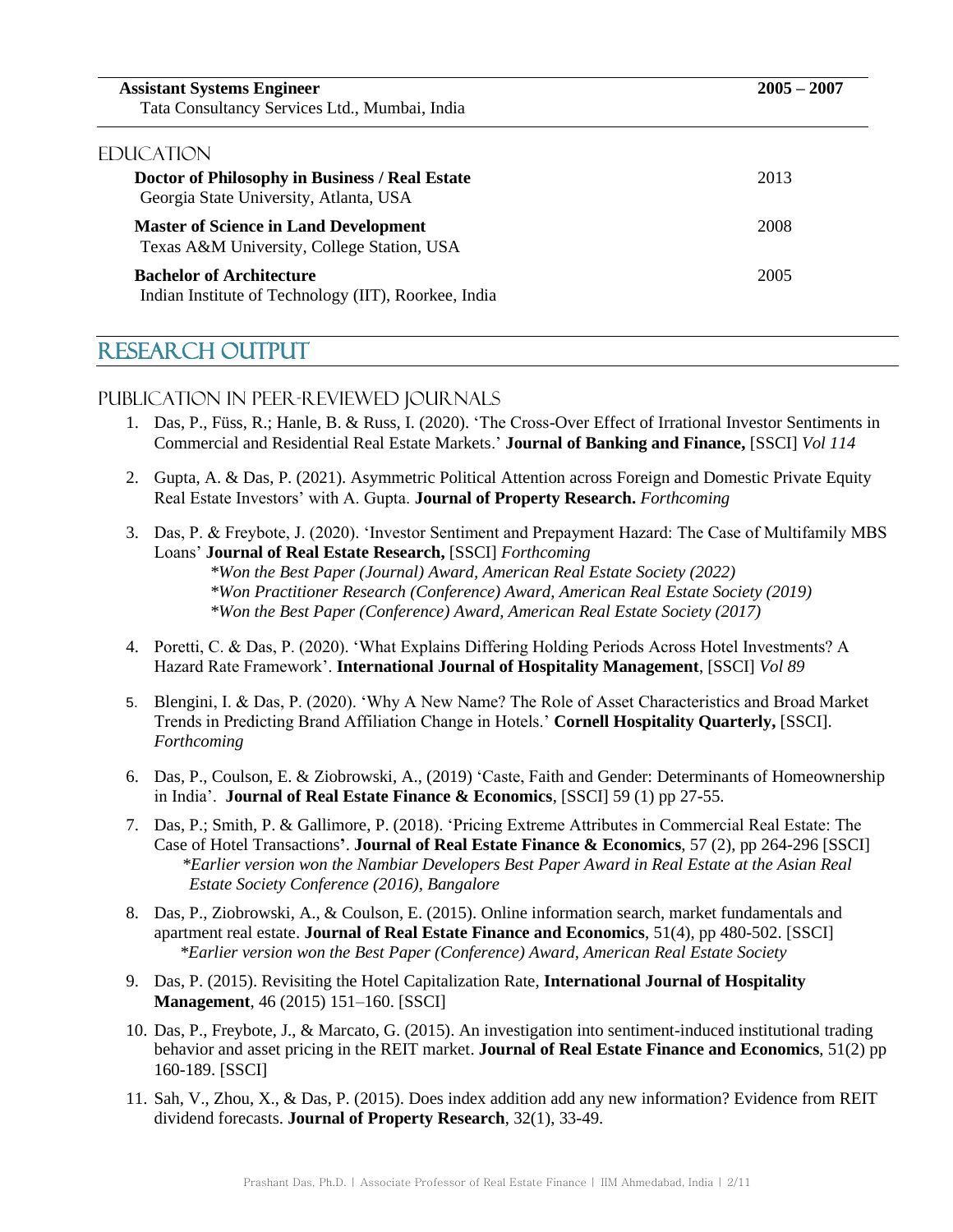- 12. Chinloy, P., Das, P., & Wiley, J. A. (2014). Houses and apartments: similar assets, different financials\*. **Journal of Real Estate Research**, (lead article) 36(4), 409-433. [SSCI] *\*Won the Best Paper of the Year (Journal) Award, 2015*
- 13. Das, P., & Wiley, J. A. (2014). Determinants of premia for energy-efficient design in the office market. **Journal of Property Research,** 31(1), 64-86. *\*Won the Best Paper (Conference) Award, American Real Estate Society*

#### Other peer-reviewed Journal Publications

- 14. Frutig, B. & Das, P. (2020). 'Does Geographic Diversification Reduce Systematic Risk in Hotel REITs?' **Journal of Hospitality Financial Management** 28(1)**.** *Forthcoming*
- 15. Das, P., Blal, I. & Freybote, J. (2020). 'The Importance of Micro-Location for Pricing Real Estate Assets. **Journal of Real Estate Portfolio Management.** *Forthcoming*
- 16. Das, P. & Thomas, C.R. (2016). 'Strategic Development of REITs in India. **Journal of Real Estate Literature**, Vol 24 No. 1 pp 105-131.
- 17. Low, W.; Das, P. & Piffaretti, C. (2016). 'The Role of Hotels in Mixed Asset Portfolios: Revisiting the Asset-Heavy versus Asset-Light Debate'. **International Journal of the Built Environment and Asset Management**, 1(4), 273-292.
- 18. Robinson, S.; Singh, A.J. & Das, P. (2016), 'Financial Impact of LEED and Energy Star Certifications on Hotel Revenues'. **Journal of Hospitality Financial Management.**

 *\*Won Practitioner Research (Conference) Award, American Real Estate Society (2016) \*Won the Best Paper (Conference) Award, American Real Estate Society (2015)*

- 19. Das, P., & Ziobrowski, A. (2015). The relationship between Indian realty stocks and online searches. **Journal of Emerging Market Finance**, (lead article) 14(1), 1-19
- 20. Das, P., Sah, V., Sharma, D., Singh, V., & Galuppo, L. (2013). Real Estate Development Process in India. **Journal of Real Estate Literature**, 21(2), 271-292.
- 21. Das, P., Tidwell, A., & Ziobrowski, A. (2011). Dynamics of green rentals over market cycles: Evidence from commercial office properties in San Francisco and Washington DC. **Journal of Sustainable Real Estate**, lead article, 3(1), 1-22.

#### Publications in practitioner-oriented journals

- 22. Das, P., Kozorez, E. and Thakare, R. (2020). How to Address the Sensitivity of Commercial Real Estate Valuation to Holding Period. *Real Estate Finance. Forthcoming*
- 23. Agarwal, M. & Das, P. (2019). Green Hotels: An Overview. *Boston Hospitality Review* (peer-reviewed). Winter 2019

#### Books

- 1. **Book** (co-authored): '**Hospitality Financial Management and Contextualized Decision Making**', with Nan Hua, Ph.D., Barry A.N. Bloom, Ph.D., Agnes L. DeFranco, Ed.D., Toni Repetti, Ph.D., Twila Mae Logan, Ph.D., Dipendra Singh Mann, Ph.D., Peng Liu, Ph.D., and Arun Upneja, Ph.D. (2021). Kendall Hunt Publishing Company. ISBN: 978-1-7924-4048-9.
- 2. **Book** (co-edited): '**Real Estate in South Asia**,' (edited volume) with R. Aroul & J. Freybote, Routledge Publications, UK, 2019
	- i. Book chapter [peer reviewed]: 'Economics of Real Estate Knowledge in South Asia: Bangladesh, Bhutan, India, Maldives, Nepal, Pakistan & Sri Lanka' with P. Varga & E M'Seddi
	- ii. Book chapter [peer reviewed]: 'REITs in India: A Story Still Unfolding' with C.Thomas
	- iii. Book chapter [peer reviewed]: 'A Macroeconomic Summary of South Asia: A Real Estate Perspective: Bangladesh, Bhutan, India, Maldives, Nepal, Pakistan & Sri Lanka' with Y. Chen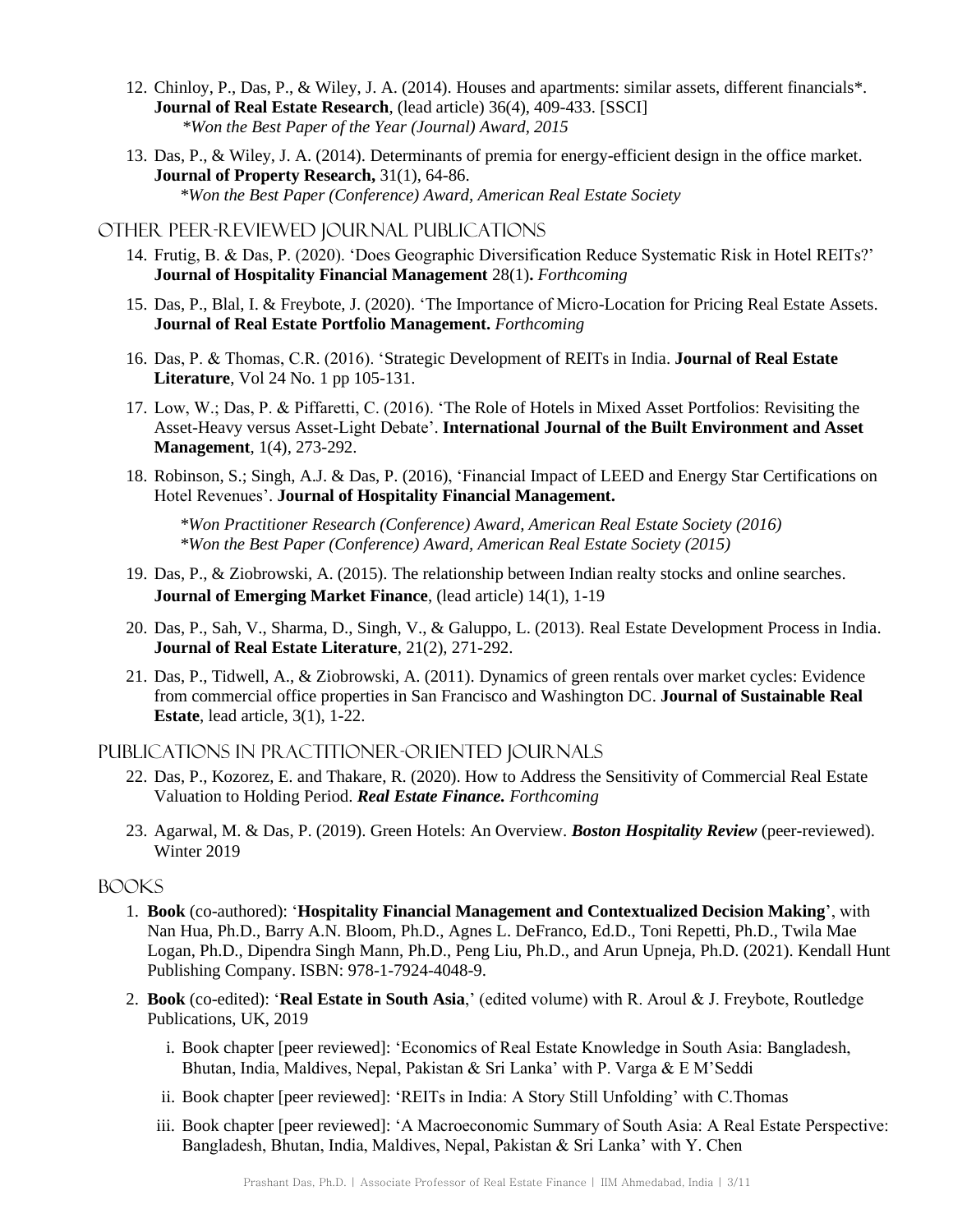3. **Book** (co-authored): '**Real Estate Finance in India**,' with D. Sharma, SAGE, India, 2014

#### BOOK Chapters

- 4. **Book Chapter [peer-reviewed]:** 'Minimizing the Cost of Capital in Hotel Investments', with G. Bodenmann, Book: Holistic Optimization Techniques in the Hospitality, Tourism, and Travel Industry, IGI Global Publishers, USA, 2017
- 5. **Book Chapter**: 'Residential Real Estate in China, Past, Present & Future', Book: Corporate Counsel's Guide to Doing Business in China, Thomson West Reuters Press, USA, 2009

### **CASES**

- 1. 2021: *Selling Hotel Kinara- Valuing Commercial Real Estate During Economic Crisis*. IIM Ahmedabad
- 2. 2021: *Home, Sweet Home: Guptas' Real Estate Decision-A & B*. IIM Ahmedabad
- 3. 2022: *Chateau de Montana- Applying Data Analytics to Simulate Room Price of a Repositioned Hotel*. IIM Ahmedabad
- 4. 2022: *Hotel Rhythm Lonavala: Financial Feasibility of Commercial Real Estate* (with A. Gupta). IIM Ahmedabad.
- 5. 2022: *It's a Residence, Its'a Hotel: It is ResiTel* (with A. Gupta). IIM Ahmedabad
- 6. 2022: *Developing a Repeat-Sales Index: Home Prices in San Diego, California* (with V. Sah). IIM Ahmedabad

# **TEACHING**

#### Doctoral Supervision / Examination

- o 2022: Oluwaseun Damilola Ajayi, **University of Witswatersrand**, South Africa. Title: Essays on the Performance of South African Real Estate Investment Trusts (REITs)
- o 2020: Bobby Yu, Johnson School of Business, **Cornell University**, Ithaca USA. Title: Private Equity Real Estate
- o 2020: Gil Keinan, Graziadio Business School, **Pepperdine University**, Malibu California USA. Title: Impact of Management Company Expertise on Hotel Value
- o 2018: Steffen Heinig, Henley Business School, **University of Reading**, UK**.** Title: Essays on Sentiment: an Analysis of the Commercial Real Estate Market

#### MBA Independent Projects at IIM Ahmedabad

- o 2022: Imagining the Future of Real Estate (Shikhar Shan & Naren Ashok)
- o 2022: Imagining the Future of Educational Financing (Karan Bansal & Shalin Shah)
- o 2022: Booking versus Online for One-Time Events (Harshal Gupta & Chirag Gupta)
- o 2022: Correlation between Gold and Equities (Sidham Jain & Gautam Munot)
- o 2021: Reverse Annuity Mortgages in India: Market Size and Profitability (Akshay Thakur & Rasika Nisthane)

Exec. MBA Capstone Projects at EHL LAusanne

- o 2018: Feasibility of converting an inherited villa to a hotel in Basque, France (Sven D'Iribarne)
- o **2018**: Hedonic Room Pricing Strategy in Crans Montana, Suisse (Olga Mitireva & Yulia Belopilskaya)
- o 2017: Development of a hotel consortium at Zermatt, Switzerland, (Christian de Polignac)
- o **2015**: Allocation to hotels in mixed asset portfolios: asset-heavy enterprises (WeiKai Low)
- o 2015: Market analysis for hotel development in Liuzhou, China (Ankit Vats)
- o 2014: Market analysis for a proposed hotel school in Sardigna, Italy (Laura Ziembrowski)
- o 2014: Feasibility analysis for a proposed hotel school in Dar Es Salaam (Zhaokang Zhang)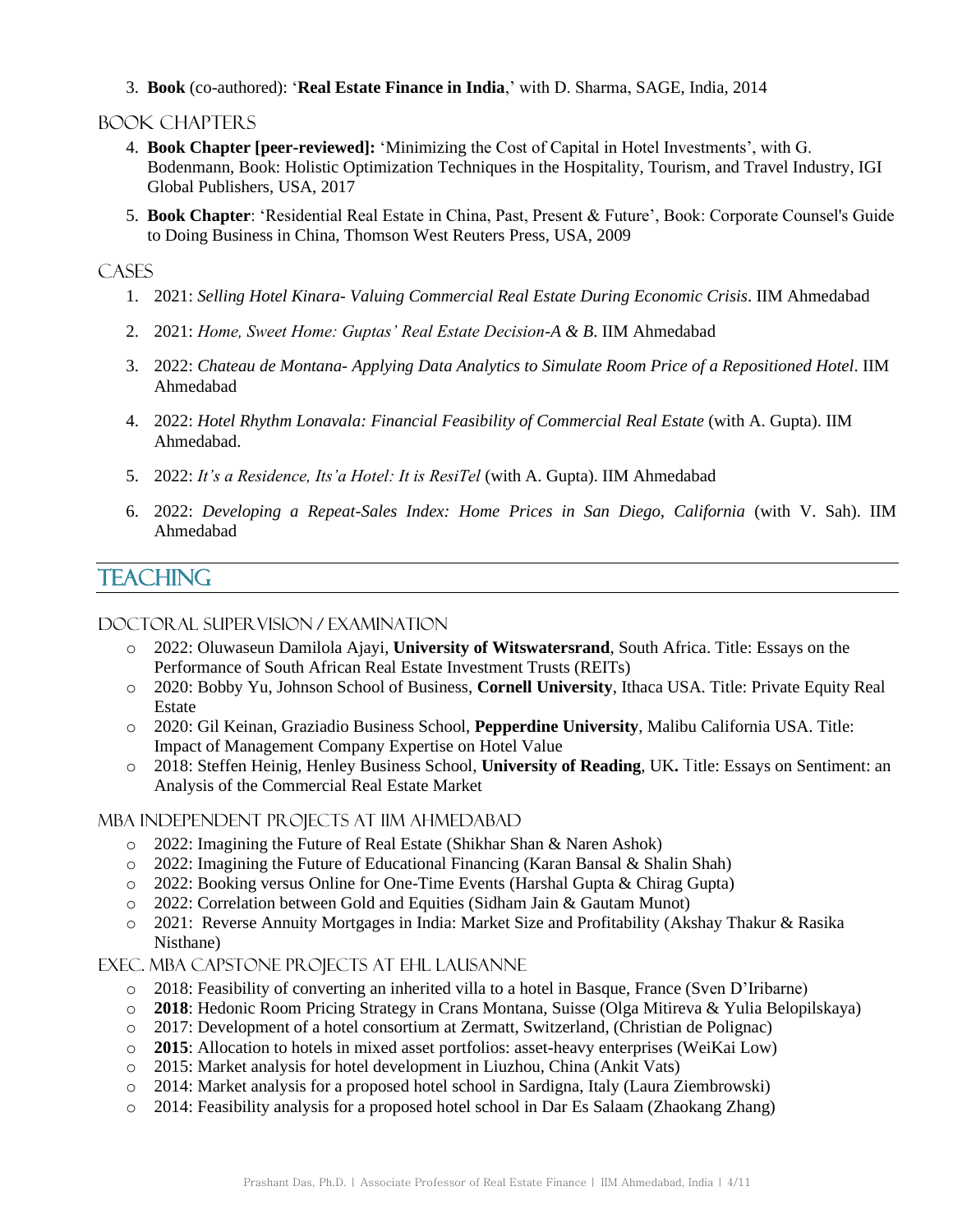#### Bachelor Theses at EHL Lausanne

- 2016: Does asset turnover make a REIT more attractive to portfolio managers? (Yu Pang)
- o **2016**: Effects of geographic diversification on hotel REITs' cost of capital (Brigitte Frutig)
- o 2015: Association between asset tangibility and systemic risk in hotel firms (Queenie Chor)
- o 2015: Applying topological data analysis to hotel industry (Jeremy Bron)

Student Business Projects at EHL Lausanne

- o **2017**: Concept for E-Cigarettes Promotion, Client: **Philip Morris International**
- o 2017: Development of a hotel concept in Maldives, Client: a boutique hotel firm
- o 2016: Student housing in Europe, entrepreneurial student project
- o 2015: Launching a sustainable energy generation product, Client: a Swiss start up
- o **2014**: Online reservation system errors, Client: **Expedia**
- o 2014: Repositioning a boutique hotel asset, France, Client: a family-owned business

#### Student Ratings

*(\*indicates courses that I developed independently)* **Indian Institute of Management, Ahmedabad |** Ratings (/10)

|                                      | Level      | Avg. | Min | Max |
|--------------------------------------|------------|------|-----|-----|
| <b>Financial Markets</b>             | <b>MBA</b> | 92   | 9.2 | 9.2 |
| <b>Financial Report Analysis</b>     | Exec. MBA  |      |     |     |
| <b>Financial Report Analysis</b>     | MBA        |      |     |     |
| Valuation of Real Estate Investments | <b>MBA</b> |      |     |     |
| <b>Real Estate Markets</b>           | Exec. MBA  |      |     |     |

#### **Ecole hôtelière de Lausanne (EHL), Switzerland |** Ratings (/10)

| CONTACT COURSES                   | Level      | Avg. | Min | Max |
|-----------------------------------|------------|------|-----|-----|
| Real Estate Finance & Valuation*  | Exec. MBA  | 9.2  |     | 9.7 |
| Real Estate Finance & Investment* | Masters'   | 9.0  |     | 9.6 |
| Real Estate Finance*              | Bachelors' | 8.4  | 7.0 | 9.1 |
| ONLINE COURSES                    |            |      |     |     |
| Valuation of Hotel Investment*    | <b>MBA</b> | 9.0  | 9.0 | 9.0 |

#### **Robinson College of Business, Georgia State University Atlanta, USA |** Ratings (scaled from /5))

| <b>CONTACT COURSES</b>                          |            |     |     |     |
|-------------------------------------------------|------------|-----|-----|-----|
| Real Estate Finance and Mortgage Banking        | Bachelors' | 9.2 | 9.2 | 9.2 |
| Real Estate Cycles*                             | Bachelors' | 9.0 | 9.0 | 9.0 |
| <b>Real Estate Principles</b><br>ONLINE COURSES | Bachelors' | 9.4 | 9.0 | 9.8 |
| RE Concepts & Practice*   ONLINE                | <b>MBA</b> | 8.2 | 7.8 | 8.4 |
| Real Estate Principles*   ONLINE                | Bachelors' | 8.2 | 7.8 | 8.6 |

## **SERVICES**

#### ACADEMIC Board Memberships

- o **Member-Research Advisory Board**: NICMAR University, Pune, 2022-onwards
- o **Associate Editor:** Journal of Sustainable Real Estate (Taylor & Francis, UK), 2022-onwards
- o **Member- Editorial Board:** Journal of Hospitality Financial Management (Taylor & Francis, UK), 2022 onwards
- o **Member- Editorial Board:** Journal of Sustainable Real Estate (Taylor & Francis, UK), 2019-onwards
- o **Member- Editorial Board:** Journal of Property Research (Taylor & Francis, UK), June 2020-onwards
- o **Member- Editorial Board:** Journal of Sustainable Real Estate (Taylor & Francis, UK), Jan 2020-onwards
- o **Member of the Academic Board:** @ EHL Lausanne: 2018-2021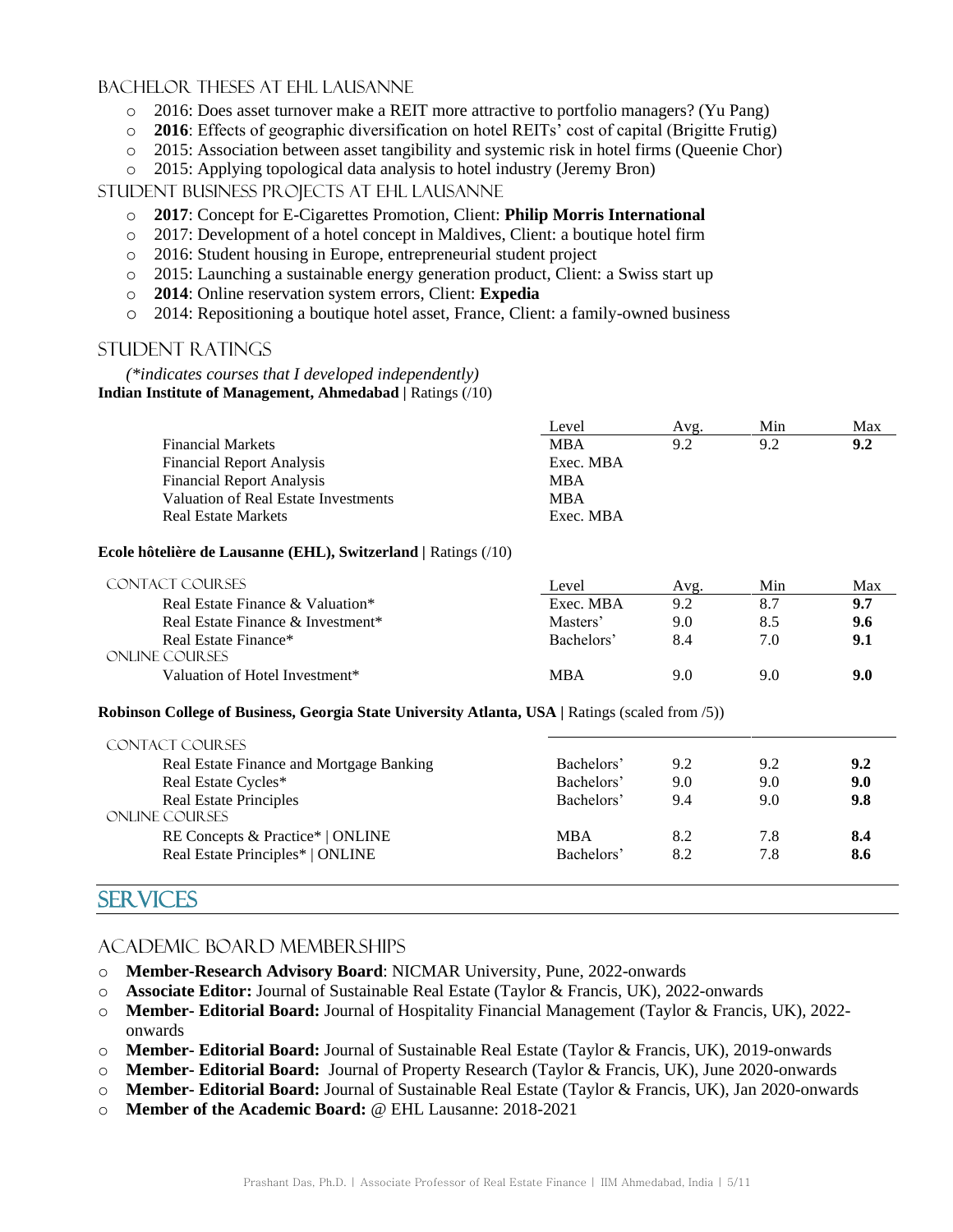### Invited Scientific Jury

- o Best manuscript award jury member (specific category), ARES, 2017
- o Best manuscript award jury member (specific category), ARES, 2016
- o Best manuscript award jury member (specific category), ARES, 2014
- o Best manuscript award jury member (specific category), ARES, 2013

### Refereeing

#### [*Ranked [globally top 5% of referees](https://publons.com/author/1200387/prashant-das-phd#stats) (by merit) | Publons, a peer review sharing platform*]

Journal of Real Estate Finance and Economics ● Journal of Real Estate Research ● Journal of Property Research ● Real Estate Economics ● Journal of Regional Sciences ● Urban Studies ● Tourism Management ● International Journal of Hospitality Management ● International Journal of Built Environment and Asset Management ● Cornell Hospitality Quarterly ● Journal of Real Estate Portfolio Management ● International Journal of Housing Markets and Analysis ● Journal of Behavioral and Experimental Finance ● Sustainability ● International Journal of Contemporary Hospitality Management ● Acta Structilia ● Routledge Publications, U.K. (for book proposals) ● IIM Ahmedabad Case Center

### **LEADERSHIP**

- o **Acting Director**: Real Estate, Finance & Economics Institute @ EHL Lausanne: 2018-2021
	- o Led & delivered executive education workshops
	- o Set up an International Board of Advisors
	- o Organized webinars
	- o Facilitated index development by the school
- o **Co**-**Convener**: HFE Conference @ EHL Lausanne, 2020 (*Canceled due to COVID-19*) and 2019
- o **Area Chair- Lodging Real Estate**: American Real Est. Soc. 2020 (*Canceled due to COVID-19*)
- o **Session Chair**
	- o European Real Estate Society Conference, ESSEC Paris (2019)
	- o American Real Estate Society Conference, Bonita Springs FL (2018)

#### Invited Keynote Lectures / Speeches

- 1. 'Research on Insolvency and Bankruptcy: Supply and Demand', **IBBI**, IIM-A, Apr 30, 2022
- 2. 'The Tantalean Punishment of Indian Middle Class (Keynote), **NICMAR**, Pune, Dec 17, 2021
- 3. 'Three Mantras of Success', Bachelors' **Graduation Speech**, EHL Switzerland, Jul 24, 2020
- 4. 'Five Common Mistakes in Hotel Valuation' (Keynote), **RICS Switzerland**, Zürich, Jan 2020
- 5. 'Pricing Anything in Commercial Real Estate' (Keynote), **NMIMS** Mumbai, Dec 2019
- 6. 'Hedonic Valuation for Commercial Real Estate' (Keynote), **RICS SBE Mumbai**, Aug 2019
- 7. 'Hotel Valuation using Hedonic Models' (Keynote), **RICS Switzerland**, Bern, Oct 2018
- 8. 'Pursuit of Wealth' (Keynote), Exec. MBA **Graduation Speech**, EHL Switzerland, Aug 2018
- 9. 'Pursuit of Happiness' (Keynote), Exec. MBA **Graduation Speech**, EHL Switzerland, Aug 2017
- 10. 'Pricing Anything in Commercial Real Estate' (Keynote), **RICS School**, Noida, India, 2017
- 11. 'A Primer on Real Estate for Architects' (Keynote), **IIT Roorkee**, Jan. 2015

#### Invited Panel Discussions

- 1. 'Inclusion of RERA in educational Curricula', **India Land Development Conference**, Nov 23 2021
- 2. 'Asset Management in Real Estate' (Panel), **ARES Conference** (USA), 2020: *Canceled due to Covid19*
- 3. 'Real Estate Valuation and Design' (Panel), **ARES Conference** (USA), 2020: *Canceled due to Covid19*

#### Invited Seminars

- 1. 'Covid19: Hotels and Commercial Real Estate', **Indian School of Hospitality**, Apr 2020
- 2. 'Behavioral Explanation to Spatial Dependence'(Seminar), **Univ. of Reading (UK)**, Feb 2020
- 3. 'Behavioral Explanation to Spatial Dependence'(Seminar), **Univ. of Manchester (UK)**, Feb 2020
- 4. 'Behavioral Explanation to Spatial Dependence' (Seminar), **IIM Bangalore**, Dec 2018
- 5. 'Determinants of Homeownership in India' (Seminar), **IIM Bangalore**, 2013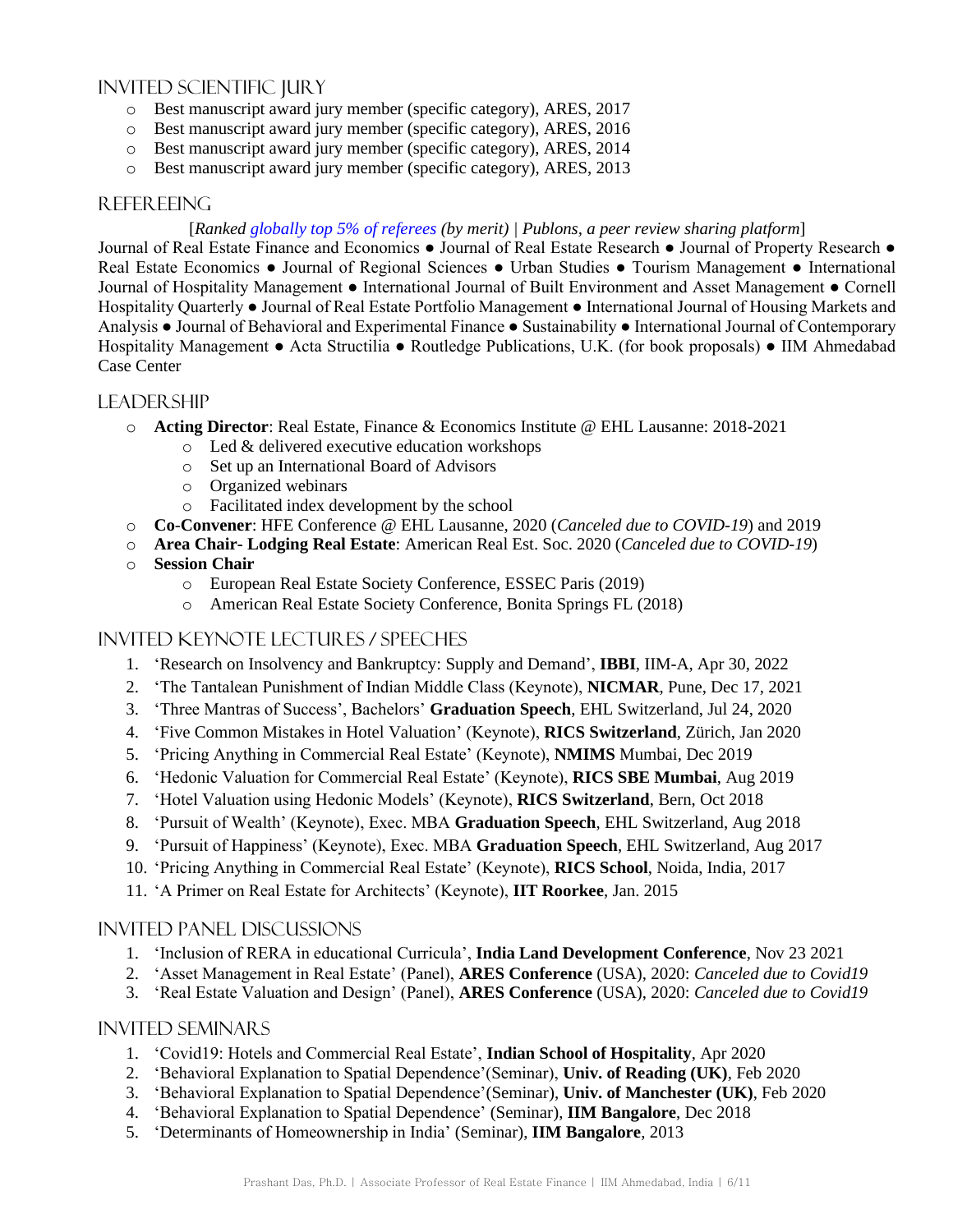## EVENT HOST

- 1. Session Co-chair: International Research Conference on Insolvency and Bankruptcy, April 30, 2022
- 2. IIMA Webinar: 'Designing a Market for Securitization…' by Rohit Prasad, Mar 23, 2022
- 3. Panel with Executives: REITs Surviving the Pandemic, IIMA, Feb 28, 2022
- 4. IIMA Webinar: 'Mortgage Origination…Ghana,' by Kola Akinsomi, Feb 02, 2022
- 5. Panel with Executives: Understanding REITs The Asian and US Perspectives, IIMA, Dec 7, 2021
- 6. IIMA Webinar: 'Money & Mortgage' by Manish Gupta, Oct 27, 2021
- 7. IIMA Webinar: 'Business Group Risk Sharing' by Masaki Mori, Oct 13, 2021
- 8. IIMA Webinar: 'Audit Quality & Gender Diversity' by Cedric Poretti, Sep 15, 2021
- 9. IIMA Webinar: 'REIT Implied Volatility' by Dongshin Kim, Aug 25, 2021
- 10. IIMA Webinar: 'Investors in Housing Market by Roland Fuess, July 20, 2021
- 11. IIMA Webinar: 'Mortgage Securitization & Asset Liquidation' by Patrick Smith, Jun 16, 2021
- 12. IIMA Webinar: 'Strategic Pay Ratio under Social Pressure' by Chinmoy Ghosh, May 26, 2021
- 13. EHL Webinar: 'Commercial Real Estate in the Covid-19 Era', Apr 2020

# INDUSTRY/ EXTERNAL ENGAGEMENTS

## Industry Board/Committee Memberships

o **Expert Member**: Committee to Evaluate and Steer the Setting of SPE for Promotion and Development of Securitization in India. **National Housing Bank**. April 2022-onwards

## CONSULTING

- o 2022: Strategy for Workload Allocation and Performance Evaluation of Faculty Members. Client: **NICMAR** Pune (India), with Dr. Tathagata Bandyopadhyay
- o 2018: Developed Natural Vacancy Rate Indices across global markets for STR (London, UK & Nashville, USA). Client: **STR London**
- o 2012: Conducted a study of real estate credit rating system in the United States. Client: **Korea Research Institute for Human Settlements**, with V. Singh

## Faculty / Management Development Workshops

- o 2019 (Sep): '**Integration of Retail Business in Multi-Use Real Estate Development**'. EHL Lausanne *Audience*: HEMBA Senior executive cohort, CEIBS
- o 2019 (Dec): '**How to Develop Courses that Matter**.' EHL Lausanne *Audience*: Faculty members. Guilin Tourism University, China
- o 2019 (Mar): '**Financial Agility for Hotel Managers**.' Coworth Park/ London (UK) *Audience*: Directors of Finance from global Dorchester Collection Luxury Hotels facilities

## International / Industry Engagements

- o 2019: Co-authored a white paper on Hotel Valuation for the **Royal Inst. of Chartered Surveyors,**  Switzerland
- o 2015: Invited by the **Securities and Exchange Board of India** to critique the REIT regulation, Mumbai
- o 2017: Invited for feedback on the business school at **Jaypee Business School**, Noida (India)

## International Collaboration

- o **EHL Lausanne**: Forging IIMA's partnership for collaborative educational programs, 2021
- o **Alpha Sigma Gamma**: Forged partnership between the American Real Estate Society and EHL to award my top-performing students with this honor per semester. 2016
- o **African Real Estate Society (AfRES)**: Forged partnership between AfRES and EHL to explore the development of hospitality management education in Africa, 2019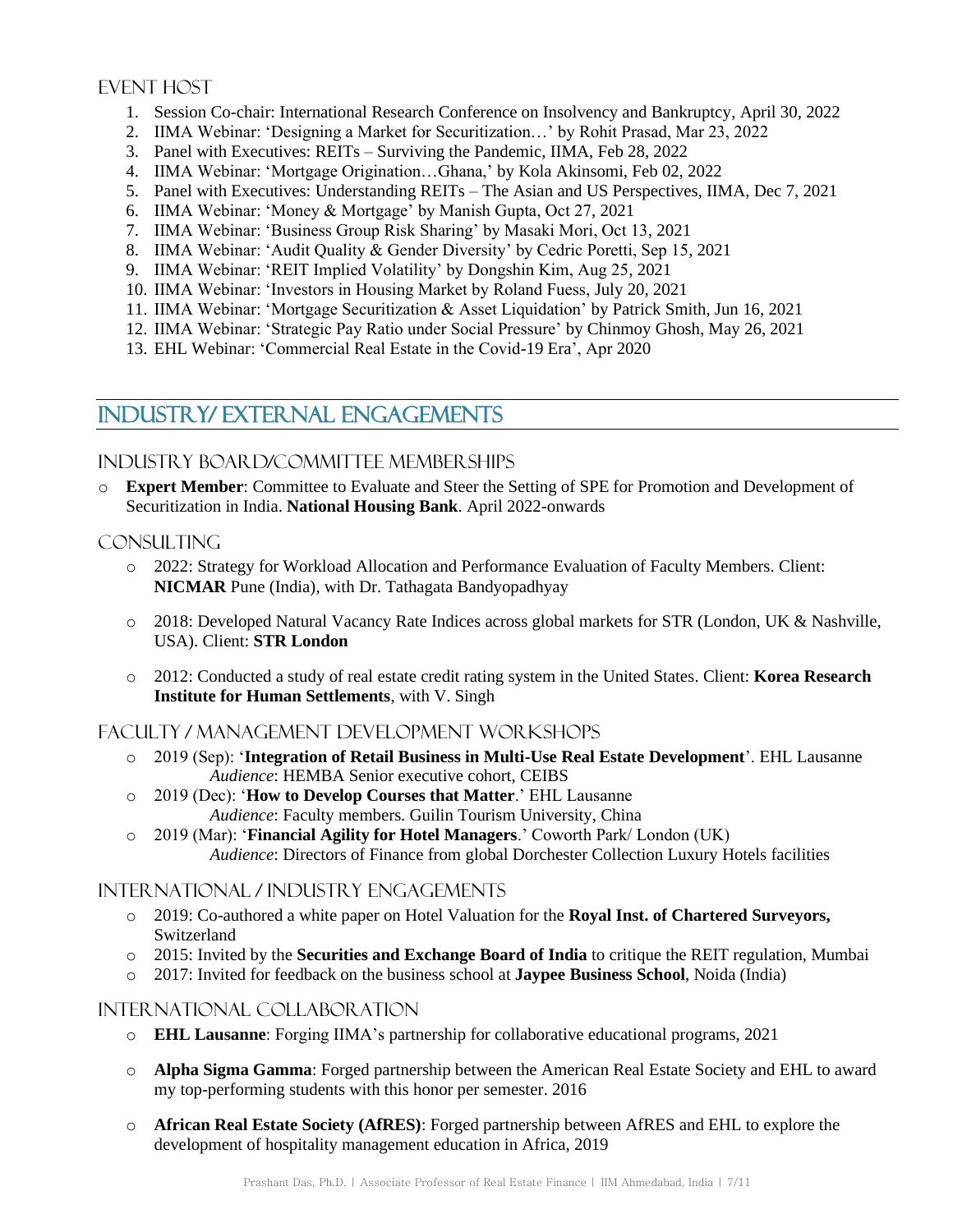- o **American Real Estate Society (ARES)**: Forged partnership between ARES and EHL to collaborate on HFE Conference organization, 2019
- o **STR**: Facilitated dialog between STR and IIM Ahmedabad to explore collaborations, 2019

# AWARDS, HONORS & MEDIA ENGAGEMENTS

#### Research Awards

- 1. **Paper of the Year** award from **Journal of Real Estate Research** (2022)
- 2. **Red Pen Award** from The Journal of Real Est. Portfolio Mgmt. for excellence in refereeing (2019)
- 3. **Practitioner Research Award** from the American Real Estate Society (2019)
- 4. Best paper award (apartment category) from the American Real Estate Society (2018)
- 5. **Nambiar Developers Award** for Best Paper in Real Estate from the Asian Real Est. Soc. (2016)
- 6. **Practitioner Research Award** from the American Real Estate Society (2016)
- 7. **Paper of the Year** award from **Journal of Real Estate Research** (2015)
- 8. Best paper award (sustainability category) from the American Real Estate Society (2015)
- 9. Best paper award (office category) from the American Real Estate Society (2012)
- 10. Best paper award (apartment category) from the American Real Estate Society (2011)
- 11. **Nominated** for the **"Researcher of the Year"** Award by peers at EHL (2015-20, each year)

### Teaching Awards, Certifications & Training

- 1. **Excellence Diploma** for teaching in the PGP program: ASE University (Bucharest)
- 2. **Nominated for the "Teacher of the Year"** Award by students and peers at EHL (2017, 18, 19)
- 3. Earned the GTA **Teaching Excellence Award** at the Georgia State Univ. Atlanta, USA (2012)
- 4. Attended the **Harvard Case Method Teaching Seminar,** Univ. of Vienna, (2016)
- 5. Earned the **Teaching Certificate** (Attestation Pédagogique) by HES.SO Switzerland
- 6. Completed the Robinson College of Business **Teaching Seminar**, GSU Atlanta USA (35 hours)
- 7. Participated in **over 20 pedagogic workshops** (60+ hours) organized by EHL: 2013-now

#### SCHOLARSHIPS & Honors

- o **PREA Scholarship**: Pension Real Estate Association, Hartford CT, 2012
- o **Travel Award,** RERI Conference, DePaul University, Chicago, IL 2012
- o Colquitt 'Buck' Chandler **Scholarship** (Georgia State University), 2011-2013
- o John H. Cowart **Scholarship** (Georgia State University), 2010-11
- o Alpha Sigma Gamma (the International Real Estate Society) **Honors**, 2011
- o Phi Beta Delta [\(by invitation: scholarly achievement in international education\)](http://www.linkedin.com/search?search=&keywords=%CE%A6%CE%92%CE%94+%28Phi+Beta+Delta%29%3B+Alpha+Sigma+Gamma%0A%0A%CE%A6%CE%92%CE%94+%28Phi+Beta+Delta%29+Honor+Society%3A+the+first+honor+society+dedicated+to+recognizing+scholarly+achievement+in+international+education%0A%0AAlpha+Sigma+Gamma%3A+the+only+international+organization+for+the+recognition+real+estate+student+academic+excellence+in+the+world%2E&sortCriteria=R&keepFacets=true) **Honors**, 2010
- o **President (elected)**, International Graduate Student Association, Texas A&M University, 2008
- o Full Merit **Scholarship**, Indian Institute of Technology, 2000-04

### Media Engagements / Quotes

#### TV INTER VIEW

- o Bihar Bihan', detailed 1-hour interview in a morning TV show, Doordarshan **(**the national TV channel of India**)** Bihar, Recorded on August 17, 2018, 9:30 AM
- o Bihar Bihan', detailed 1-hour interview in a morning TV show, Doordarshan (the national TV channel of India**)** Bihar, August 13, 2015, 8:30 AM

#### Op-ed's Published in Popular Media

- o **Financial Express**: Why reverse mortgage has few takers [\(13 Dec 2021\)](https://www.financialexpress.com/money/your-money-why-reverse-annuity-mortgage-has-few-takers/2386326/)
- o **The HansIndia**: Search interests in all housing segments rise… [\(03 Aug 2021\)](https://epaper.bizzbuzz.news/Home/ArticleView?eid=13&edate=03/08/2021&pgid=43042)
- o **Economic Times**: Model Tenancy Act: Still a Long Way to Go [\(09 June 2021\)](https://realty.economictimes.indiatimes.com/realty-check/model-tenancy-act-still-a-long-way-to-go/4965)
- o **The HansIndia**: How the foreign investors think differently about Indian politics [\(15 April 2021\)](https://epaper.bizzbuzz.news/Home/ShareArticle?OrgId=154d46dd2c1&imageview=0)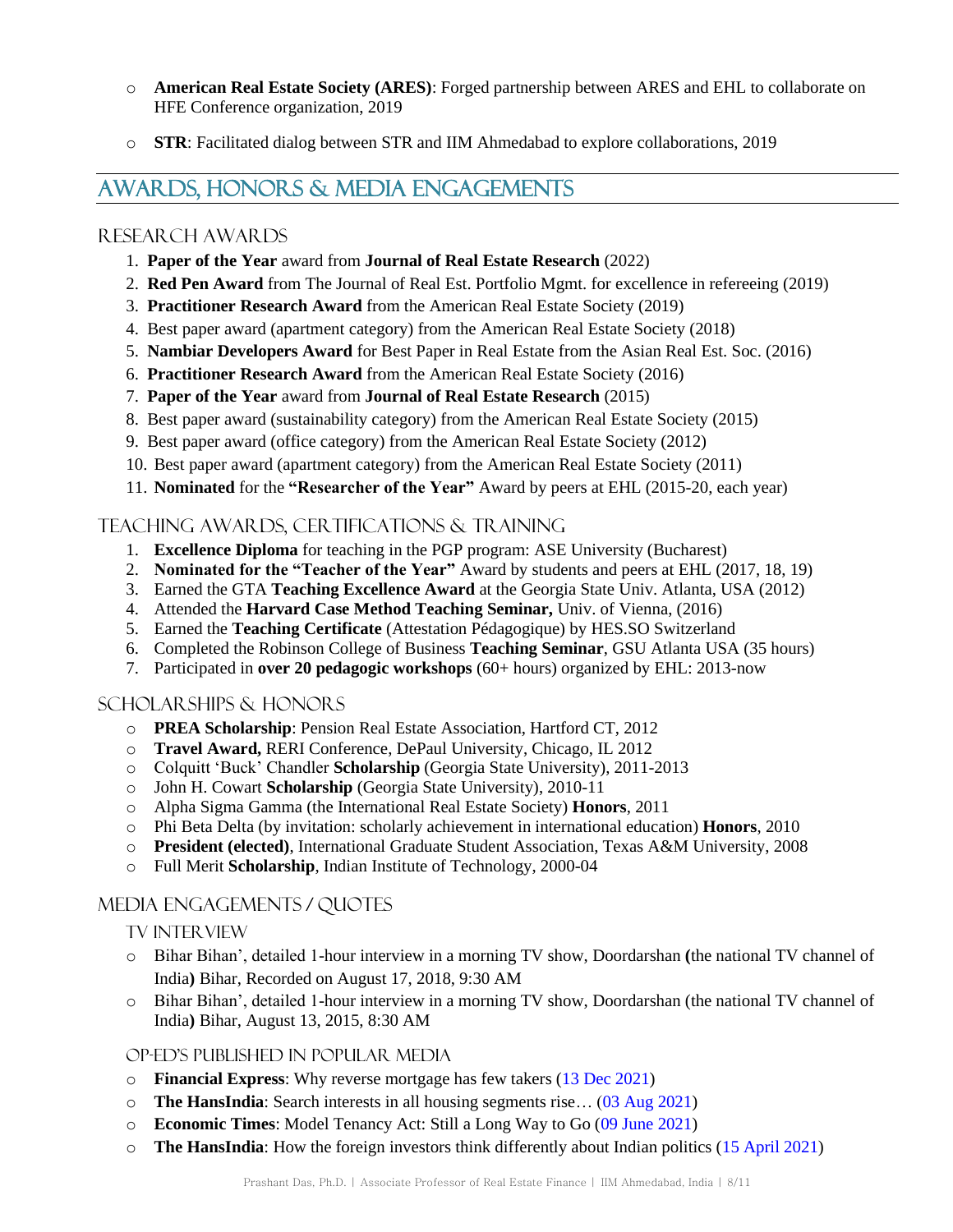- o **The HansIndia:** On Our Obsession with Homeownership (19 Jan 2021)
- o **EHL Insights | HospitalityNet**: Chain Affiliation is on the rise…(With Isabella Blengini) (13 Oct 2020)
- o **Economic Times** | Hotelized urbanism: The new real estate business model (5 Oct 2020)
- o **EHL Insights | HospitalityNet:** Commercial Real Estate underrated... (With Roland Füss) (31 July 2020)
- o **HotelNewsNow**: What drives hotels' holding periods?? (12 Jun 2020)
- o **Hospitality Insights:** Real Estate Valuation in the Covid-19 Era (with Remy Rein) (30 April 2020)
- o **HospitalityNet:** Machines vs Humans: Real Estate Valuation During the Coronavirus Crisis (15 Apr 2020)
- o **Indian Express**: … corona episode will make the hospitality industry question itself (8 Apr 2020)
- o **TagesKarte (German):** Gastbeitrag: Hotellerie, hinterfrage dich selbst! (2 Apr 2020)
- o **Hindustan Times**: Why does India need specialized real estate education (31 Oct 2018)
- o **Times of India:** Know everything about the changing trends in hospitality management. (23 July 2018)
- o **Economic Times (Editorial Page):** Hotel is Where the Heart Is. (18 Nov 2017)
- o **HotelNewsNow**: How key is it to 'be different' in hotel real estate? (Jul 2017)
- o **FirstPost**: Budget 2017: … rental housing needs to be promoted (Jan 2017)
- o **Financial Express:** Are renters better off than homeowners? (Sep 2016)
- o **HotelNewsNow:** tips to adjust a hotel's benchmark cap rate (Feb 2016)
- o **CafeMutual:** Busting the 5 myths associated with REITs (Feb 2016)
- o **BusinessWorld:** Are Managers Ready For REITs in India? (Nov 2014)

#### Print / Internet Media Quotes

- o Bizz Buzz: REITs make space in Indian market's investment portfolio. 04 Mar 2022
- o Bizz Buzz: REITs attractive but different asset class. 10 Dec 2021
- o Bizz Buzz: PERE Outsizes realty stocks in India. 17 Dec 2020
- o Hotel Online (a popular hospitality management portal), 28 Dec 2017
- o **Hindustan** (a popular daily in Hindi), Patna edition (30 Aug 2017)
- o **FirstPost**: Narendra Modi's Bihar visit today to survey flood-hit regions…, 26 Aug 2017
- o **FirstPost**: …Bihar's long wait for Centre-state cooperation, 31 Jul 2017
- o Hotel Online: The Hotel Room of the Future, 30 May 2017
- o BHI, China: 14 Apr 2015
- o Hoaue, China : 瑞士洛桑酒店管理学院教授 Dr. Das Prashant 到中瑞酒店管理学院讲学, 15 Apr 2015
- $\circ$  Realty & More Magazine: Book Review: Real Estate Finance in India | by Jeremy Isnard, Apr 2014
- o Realty & More Magazine: Ponder before pre-paying, Mar 2014
- o Realty & More Magazine: Home Loan Rates may Head South in 2014, Jan 2014
- o Cityscape Magazine: China: Top 10 Residential Trends, May 2009

# OTHER DETAILS

### Paper Presentation at Conferences

- 1. Asymmetric Response to Political News Across Domestic and Foreign Investors: The Case of Private Equity Real Estate in India', with A. Gupta ~American Real Estate Society, Las Vegas (Online), 2021
- 2. 'Sentiments & Prepayment Hazard in CMBS Loans', with J. Freybote. ~World Finance & Banking Symposium, FMS, Delhi University (India), 2019
- 3. 'The Time-Varying Nature of Spatial Dependencies in Commercial Real Estate Prices: A Behavioral Explanation', with P. Sinha, J. Freybote & R Füss.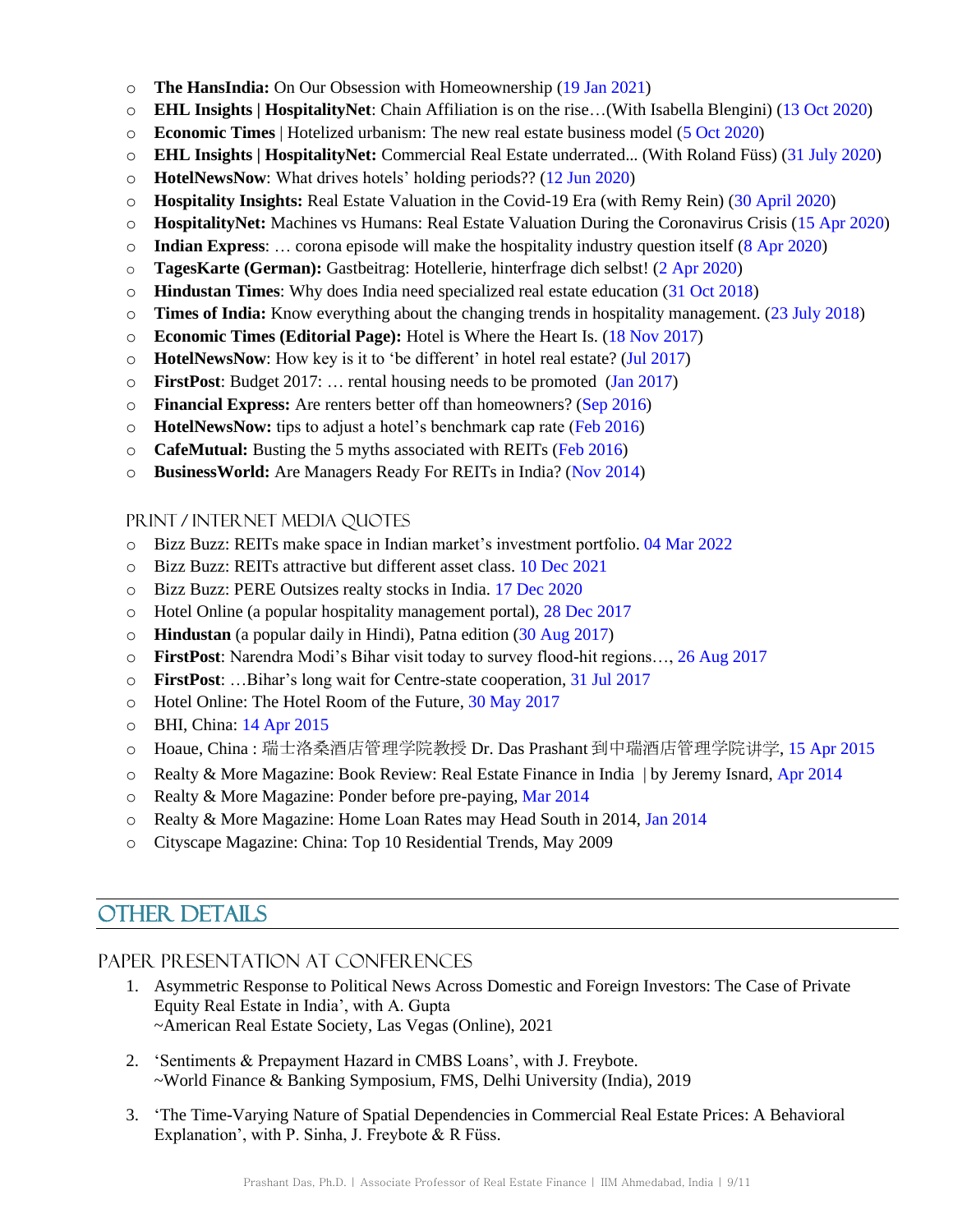~European Real Estate Society, ESSEC, Paris (France), 2019 ~India Finance Conference, IIM Calcutta (India), Dec 2018

- 4. 'CMBS Loan Prepayments and Investor Sentiments', with J. Freybote ~American Real Estate Society, Bonita Springs-FL(USA), 2018
- 5. 'Geographic Diversification and Systematic Risk in Hotel REITs', with B. Frutig ~European Real Estate Society (ERES) Annual Conference, Delft (Netherlands), 2017
- 6. 'Caste, Faith, Gender: Determinants of Homeownership in Urban India', with E. Coulson and A. Ziobrowski ~AREUEA International Conference, Alicante (Spain), 2016
- 7. 'How Good is Being Different? The Context of Commercial Real Estate', with P. Smith and P. Gallimore ~ Asian Real Estate Society (AsRES) Annual Conference, Bangalore, India (2016) *\*\*(Won 'Nambiar Developers Best Paper Award in Real Estate)\*\**
- 8. 'The Price Implications of "Standing Out"', with P. Smith and P. Gallimore ~European Real Estate Society (ERES) Annual Conference, Regensburg (Germany), 2016
- 9. 'Internet Search and Hotel revenue', ~European Real Estate Society (ERES) Annual Conference, Istanbul (Turkey), 2015
- 10. 'Online Information Search, Market Fundamentals and Apartment Real Estate', with A. Ziobrowski & E. Coulson ~American Real Estate & Urban Economics Association (AREUEA) International National Conference, Reading (UK), 2014
- 11. 'Investor Sentiments and Systematic Risk in REIT Returns', with J. Freybote (first author) ~Maastricht-NUS-MIT Real Estate Finance and Investment Symposium, 2013 ~American Real Estate & Urban Economics Association (AREUEA) National Conference, Washington DC, 2013 ~American Real Estate Society, Big Islands Hawai (USA), 2013
- 12. 'Perception as an Alternative Measure of Housing Affordability', with M. Agarwal (first author) and D. Sharma ~American Real Estate Society, Big Islands Hawai (USA), 2013
- 13. 'The Relationship between Indian Realty Stocks and Online Searches,' with A. Ziobrowski ~American Real Estate Society, St. Petersburg, FL (USA), 2012
- 14. 'How Real Estate Developers Do Their Work,' with D. Sharma, V. Sah (presenter), V. Singh & L. Galuppo ~American Real Estate Society, St. Petersburg, FL (USA), 2012
- 15. 'Determinants of Premiums for Energy Efficient Design in the Office Market,' with J.Wiley ~American Real Estate Society, ST. Petersburg, FL (USA), 2012 *\*\*(Won 'Best Manuscript Award' in 'Office' Category, sponsored by NAIOP)\*\**
- 16. 'The Relationship between Internet Search and REIT Returns,' with A. Tidwell & A. Ziobrowski, ~AREUEA National Conference, Washington DC, 2011 ~American Real Estate Society, Seattle, WA (USA), 2011 *\*\*(Won 'Best Manuscript Award in 'Apartments' category, sponsored by NMHC)\*\**
- 17. 'A 'Green' Perspective on Rental Rate Dynamics,' with A. Tidwell & A. Ziobrowski, ~American Real Estate Society, Seattle, WA (USA), 2011